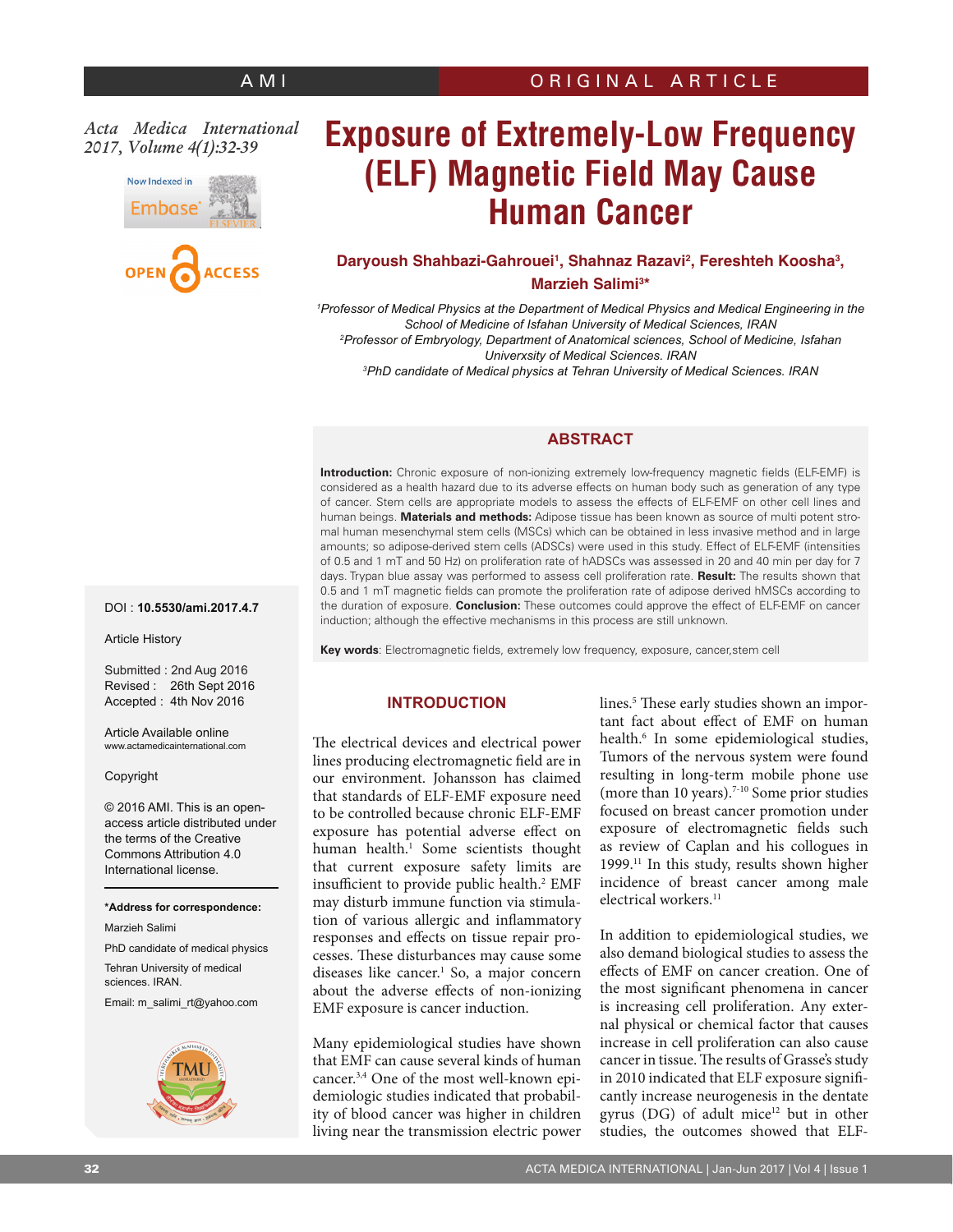EMF can inhibit the cell proliferation.<sup>13</sup> Rodriguez and his colleagues studied the effect of pulsed magnetic field (intensity of 0.65 mT and 4 Hz) on human osteoblasts for 45 min, results showed no change in cell number.<sup>14</sup> Another study that conducted on osteoblast proliferation showed ELF-EMF with frequency of 50 Hz with intensities of 0.9-4.8 mT for 30 min per day can inhibit cell proliferation.15

One of the main reasons for this disparity in results is different cell line. Different cells have dissimilar sensitivity, cell cycle time and response to extrinsic factors. So, we have got to use a special cell type which can be a reference for other cell lines. Stem cells, undifferentiated cells, with high renewable capacity are good choice for this purpose.<sup>16</sup> Furthermore, there are a lot of Adipose tissues in human body that are sources of mesenchymal stem cells; therefore, we decided to investigate whether the magnetic field has any impact on proliferation rate of these cells.

In this study, we assessed proliferation rate of hADSCs in two flux densities of 0.5 and 1 mT in duration of 20 and 40 min per day for 7 days considering this effect can be cancer induction.

### **MATERIALS AND METHODS**

#### **Magnetic field exposure system**

A continues sinusoidal 50Hz magnetic field was made by a solenoid coil which was wound with 720 turns of 1 mm enamel copper wire on a cylindrical core of acrylic tube (inner diameter: 20 cm, height: 24 cm) and connected to an autotransformer serially. The input sinusoidal signals to solenoid were evaluated by oscilloscope. Favorite flux density of magnetic field was obtained via setting voltage percentage scale on autotransformer and electric current and voltage for generating magnetic flux density were assessed by digital multimeter (digital HiTESTER.3256-50, Japan). Calibration of system was performed via teslameter (LEYBOLD DIDACTIC GMBH 51662, Germany) and its probe AXIALE B-SONDE (model: 516.61).<sup>17</sup> The temperature in solenoid during ELF-EMF exposure was controlled through a digital thermometer (Digital Hygro-Thermometer, France).

### **Isolation and culture of hADSCs**

Adipose tissues were used from three women with age of 23-41 years old. Briefly, samples were cleaned with sterile PBS to remove debris and red blood cells; Then, 0.075% collagenase type I in PBS was added to aspirates for 30 min at 370 C with gentle shaking. The collagenase I was removed with DMEM/10% FBS and the infranatant was centrifuged for 10 min at 750 rpm. The cellular pellet was re-suspended in DMEM/10% and FBS and plated in  $T_{25}$  flasks in 5 ml DMEM+F12 medium and 10% FBS and 1% antibiotic. The non-adherent cells were discarded and adherent cells were washed twice with PBS after 24 h. Cells were passaged with

Trypsin/EDTA harvesting, when the confluency of cells was reached to 80-90% in culture flask. After two passages, hMSCs were plated in 96-well plates and used to experiment. The cultures were kept at a temperature of  $37^{\circ}$ C in humid atmosphere with %5 CO2. The medium was changed every 3 days. In previous study, we determined isolated cells in this way are stem.<sup>18</sup>

#### **Exposure protocols**

Human ADSCs were cultured in 96-well plate at the density of 103 cells per well and incubated overnight. The plates were exposed to the 50 Hz EMF with intensities of 0.5 and 1 mT for 20 and 40 min per day for 7 days. Exposure groups were: 1mT for 40 min, 1mT for 20 min, 0.5 mT for 40 min and 0.5 mT for 20 min per day. The control groups were placed in solenoid off-coils for 20 and 40 min per day, so all Conditions were equal for exposure and control groups. In all experiments, cell plates were located at the center of solenoid where the magnetic field was uniform.

#### **Trepan blue assay**

Proliferation rate of hADSCs after exposure of ELF-EMF was determined via trypan blue assay. After treatments, cells were washed with PBS and harvested by trypsin/EDTA for few minutes, then centrifuged and re-suspended in a solution of trypan blue1:2 in PBS; finally, cells were counted with a Neubauer chamber and phase contrast microscope.19 Proliferation rate was calculated with below equation:

**proliferation rate= (the number of living cell)/(initial total cells)×100**

#### **Statistical analysis**

One way ANOVA was used to assessment the significant differences among groups. Differences were significant when \*P<0.05. All statistical analysis was performed with the SPSS 19 software.

#### **RESULTS**

#### **Magnetic field exposure system**

Autotransformer and voltage percent scale, was connected to solenoid (Figure 1). The sinusoidal signals at the first of experiment was assessed by the oscilloscope connected to the solenoid (Figure 2). Through setting the voltage percentage scale, the favorite magnetic flux density was generated in solenoid (Table 1).

| <b>Table 1</b> |                   |      |
|----------------|-------------------|------|
|                | 0.5 <sub>mT</sub> | 1mT  |
| Current(mA)    | 202.1             | 4.68 |
| Voltage(V)     | 395               | 9.19 |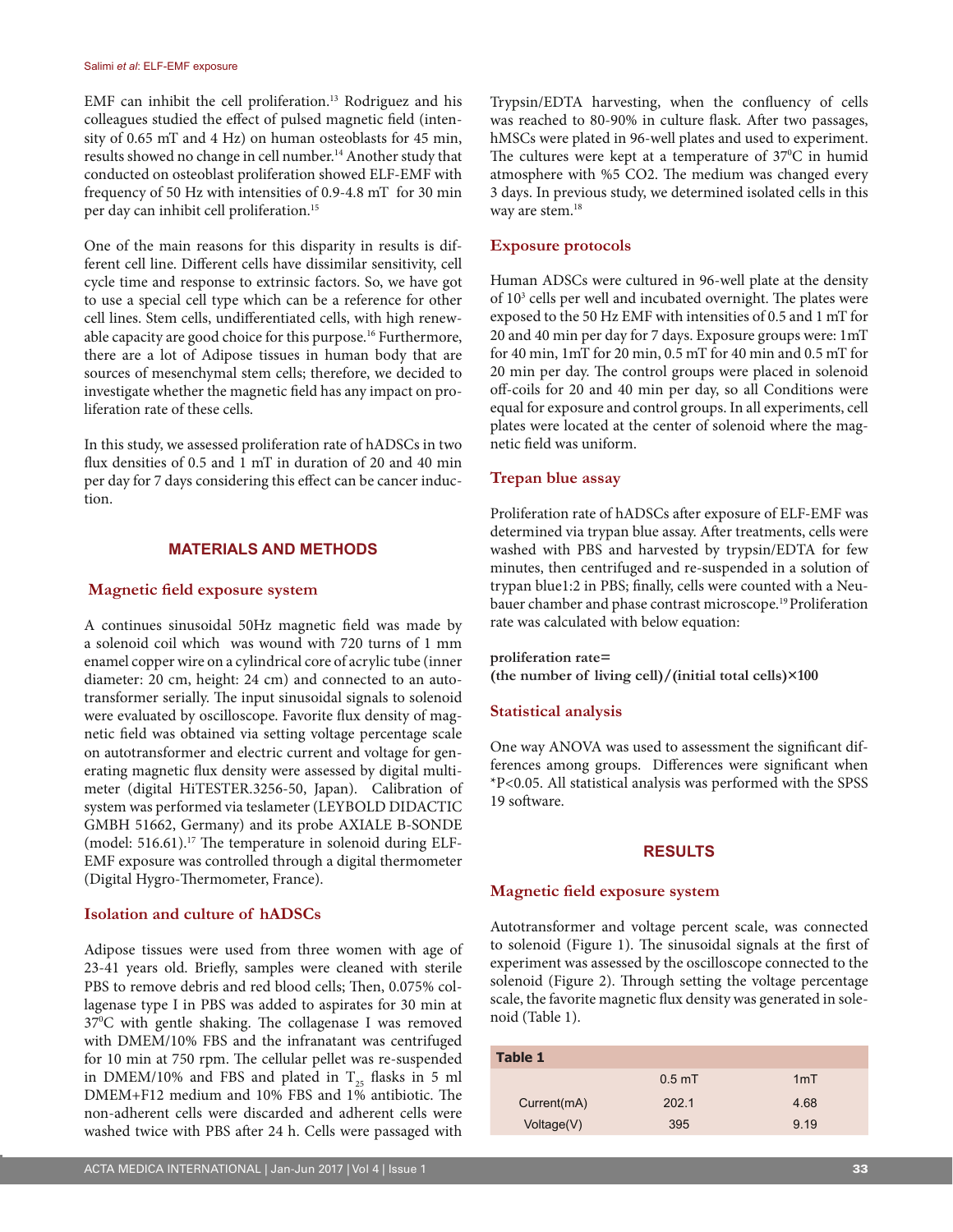

**Figure 1: The Autotransformer. Figure 2: The oscilloscope.**





**Figure 3: Teslameter and its probe**



**Figure 4: Homemade solenoid coils with calibrated plate. Digital thermometer probe located at the center of solenoid.**



**Figure 5: Spindle- like morphology of ADSCs.**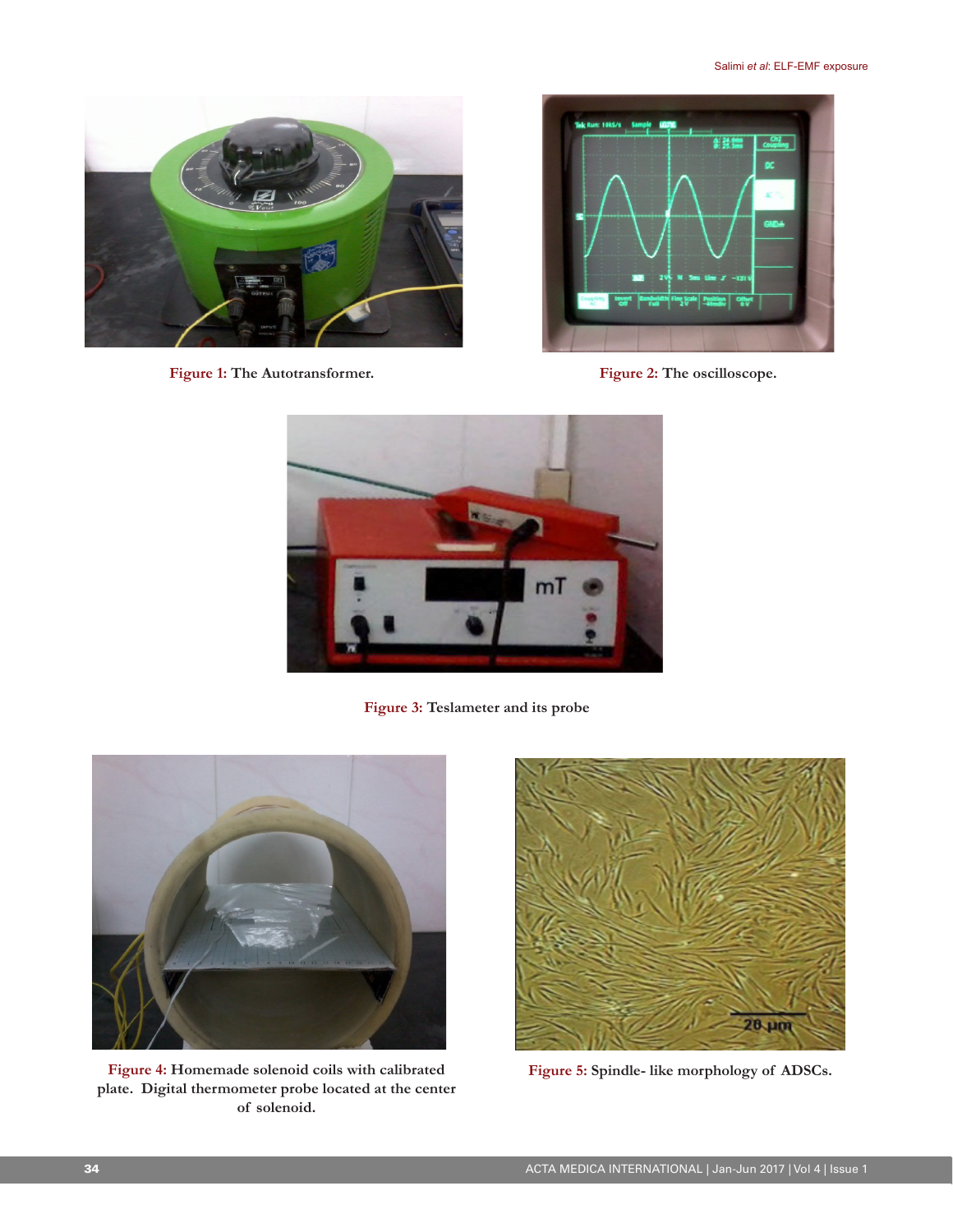

**Figure 6: The morphological assessments of hADSCs showed orientation of cells exposed to magnetic field versus alignment of non-exposed cells (control).**

*A) Exposure (40 min), B) Control (40 min), C) Exposure (20 min), D) Control (20 min).*



**Figure 7: Proliferation rate in exposure and control groups. The proliferation rate in exposure groups was significantly**  higher than that in control groups (P<0.005\*).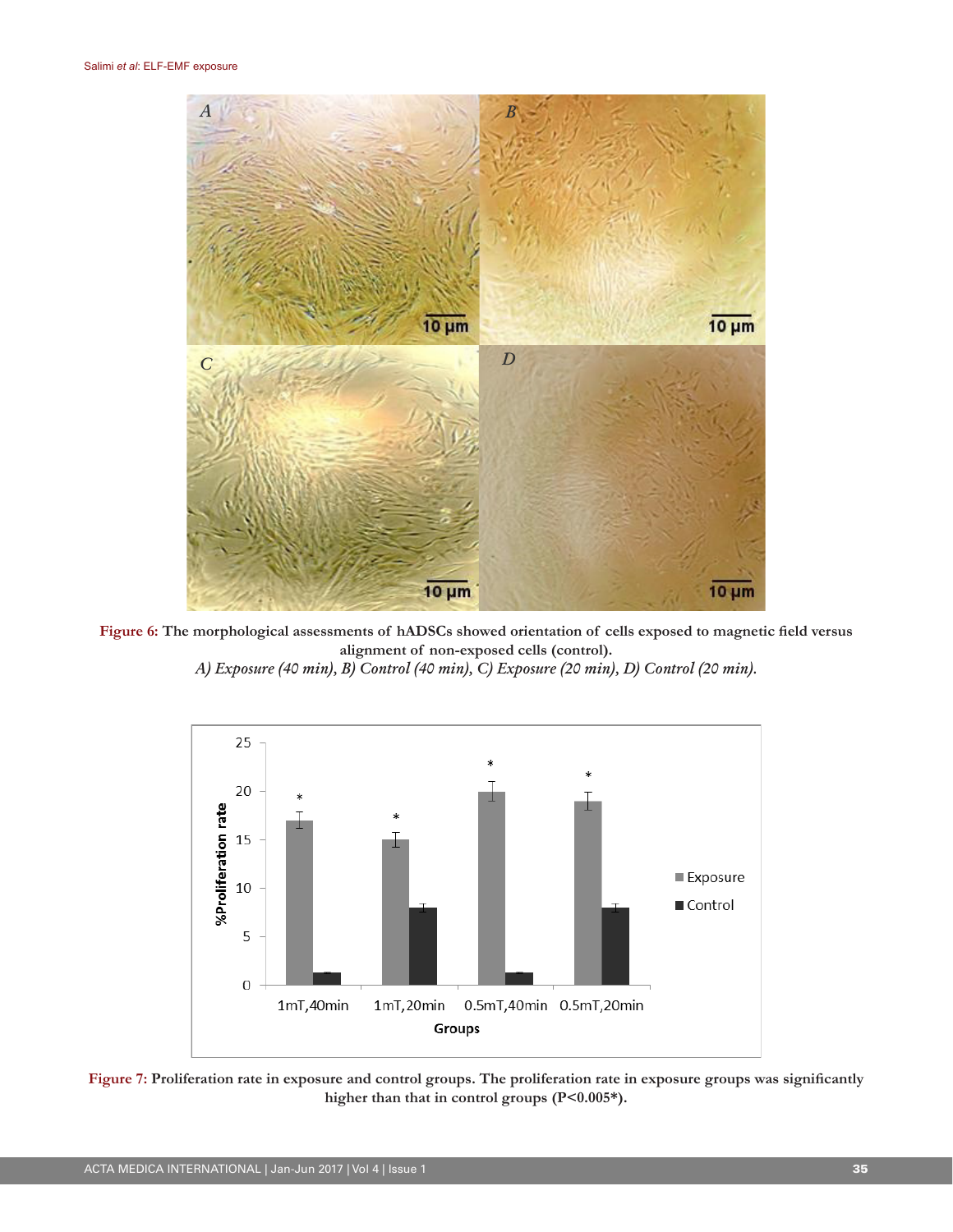

**Figure 8: Effect of exposure time on proliferation rate in both exposure groups. Proliferation rate in 40 min exposure was higher than that in 20 min exposure (P<0.005\*).**

### **Exposure system Calibration**

 The exposure system was calibrated using teslameter (Figure 3). The uniformity of magnetic field was measured in different distance from center of solenoid and the different uniformity areas were marked on a plate inside the solenoid coils. Cells were placed in the central of solenoid with most uniformity in all experiments (Figure 4).

#### **Temperature control**

Digital thermometer probe placed inside the solenoid indicating magnetic field-induced heating. Induced heating was ignorable during exposure(less than %1) (Figure 4).

### **Isolation and culture of hADSCs**

Adipose derived stem cells morphology was assessed after one week by means of phase contrast microscope. The ADSCs had fibroblastic and spindle- like morphology (Figure 5).

### **Morphological assessment of hADSCs exposed to ELF-EMF**

The morphological assessments by phase contrast microscope showed that hADSCs exposed to ELF-EMF (1, 0.5 mT) were oriented together to a common vector despite the unexposed cells (Figure 6). This morphological assessment was prepared after 7 day EMF exposure.

## **Proliferation rate of hADSCs**

Cell proliferation rate was investigated via trypan blue staining. Proliferation rate significantly rose in all exposure groups. Generally, proliferation rate of hADSCs in magnetic field of 0.5 mT was more than that in 1 mT (Figure 7) and it increased with increasing the magnetic exposure time in both magnetic field intensities (Figure 8).

#### **DISCUSSION**

In this study, we assessed 20 and 40 min per day exposure of 50 Hz (0.5 and 1 mT) ELF-EMF on proliferation rate of hAD-SCs for 7 days. Proliferation rate in all exposed groups was significantly higher than unexposed (control) groups.

There was no linear correlation between magnetic field intensity and proliferation rate; According to trypan blue results, the amount of proliferation in 0.5 mT group (20 and 40 min) was higher than 1 mT group (20 and 40 min). It means that magnetic intensity of 0.5 mT had more effect on stem cells proliferation rate. This impact has been known as "window effect" in literature.<sup>20-22</sup> In many studies "magnetic dose" has proposed as magnetic field intensity multiplied by exposure time;<sup>23,24</sup> According to definition of magnetic dose, in groups of 0.5 mT in 40 min and 1 mT in 20 min, cells received the same magnetic dose. Our results revealed that the proliferation response of hADSCs was not the same to the similar magnetic dose.

Two flux densities (0.5 and 1 mT) were applied in our study, because magnetic flux density can be between 0.1 and 1 mT nearby electrical devices. According to international radiation protection association [IRPA/INIRC, 1990] guidelines, Intensities of 0.5 mT and 5 mT were selected as safe limitation of work day exposure and short period (2 h) exposure respectively.3 It is shown that DNA single-strand breaks can occur in 0.1 mT magnetic fields in rat brain cells and double–strand breaks increase in 0.5 mT and 1mT, While these intensities are under the permissible limit of IRPA/INIRC and NRPB.<sup>3</sup>

Study of Lai *et al*. showed that 2 hour exposure of 60Hz magnetic field (with flux densities of 0.1, 0.25, and 0.5 mT) trigger DNA single and double-strand breaks dose-dependently in animal brain cells. DNA strand breaks may cause some disruptions in cellular functions, initiate cell death, and induce neurodegenerative disease.3 Sometimes cells with strand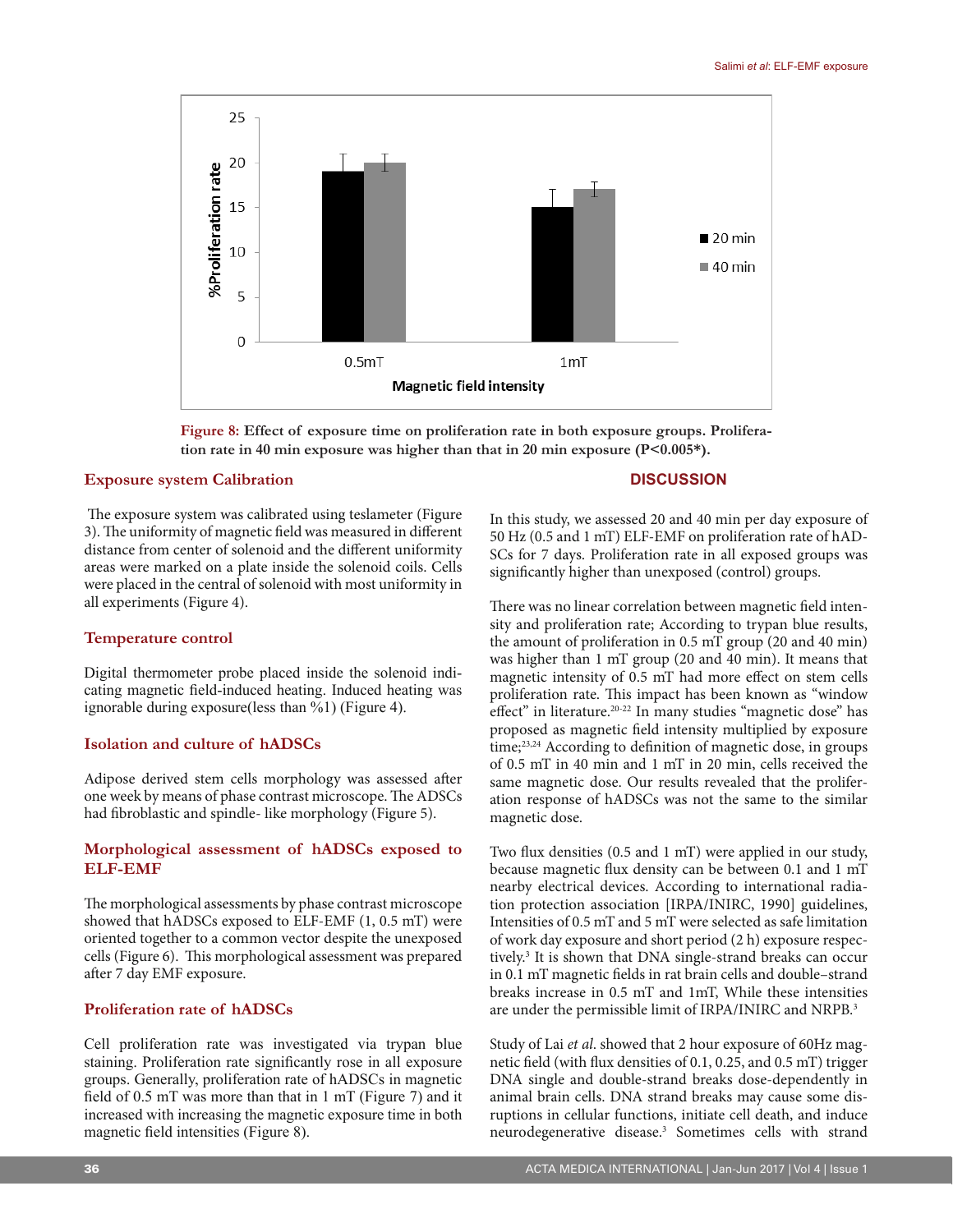breaks stay alive and continue their uncontrolled proliferation; in this situation this unhealthy cell becomes cancerous cells. In previous studies had been shown that ELF-EMF with 0.5 and 1 mT can cause DNA strand breaks in cells, so we decided to investigate whether these intensities could make cell proliferation to increase or not.

The effects of ELF-EMF on cell proliferation often depends on cell type 25,26 as Van Den Heuvel *et al*. showed that stromal stem cell proliferation (CFU-f) reduced in female mice exposed to ELF-EMF, while CFU-f proliferation did not decrease in male mice. 13Another study showed a slight temporary reduction in the proliferation rate after 1 mT ELF-EMF exposure. Their results demonstrated that undifferentiated and differentiating PC12 cells had more sensitivity to ELF-EMF while the fully differentiated cells were less sensitive and more stable.<sup>25</sup> According to these results, it seems that stem cells could be suitable candidate to investigate the effect of ELF-EMF on human health.

The mechanisms of EMF effects are still unknown.27,28 One of the possible mechanism is an enzyme which establishes normal Na-K slopes across the cell membrane; Magnetic field can cause electron moving with velocity of  $10<sup>3</sup>$  m/s cross this enzyme.29 Simko and Mattsson suggested that increase of free radicals could be transducer of ELF-EMF effects in cell.<sup>30</sup> Other studies shown that low energy EMF (ELF) produces stress responses via interacting with electrons in DNA molecules directly increasing may cause some breaks in DNA strands.2 study of Liburdy *et al*. indicated that ELF magnetic fields can boost breast cancer cell proliferation via disruption of melatonin's natural oncostatic action.31 Joan *et al* shown that 1.2 µT, 60 Hz magnetic fields meaningfully block growth inhibitory action of pharmacological levels of tamoxifen (10-7 M) on MCF-7 cells.<sup>32</sup>

#### **CONCLUSION**

According to our investigation, ELF-EMF can cause increase in hADSCs proliferation rate and if we consider the probability of DNA strand breaks simultaneously, it can lead cells to cancerous state. A cancer cell has uncontrolled proliferation with some DNA strand breaks damages occurred in chemical and physical conditions. Furthermore, exposure of ELF– EMF can obstruct the effect of growth inhibitors hormones and help breast cancer developing. Maybe this phenomenon induces some cancer such as breast cancer.

# **ACKNOWLEDGEMENT**

The authors are thankful to Dr.Kermani for his collaboration in this research.

#### **CONFLICT OF INTEREST**

No conflict of interest

#### **ABBREVIATIONS USED**

EMF:Electromagnetic field ; ELF:Extremely low frequency ; hADSCs:human adipose-derived stem cells ; MSCs:Mesenchymal stem cells ; PBS: Phosphate-buffered saline ; FBS:Fetal bovine serum

#### **REFERENCES**

- 1. Johansson O. Disturbance of the immune system by electromagnetic fields-A potentially underlying cause for cellular damage and tissue repair reduction which could lead to disease and impairment. Pathophysiology. 2009;16(2):157-77. http:// dx.doi.org/10.1016/j.pathophys.2009.03.004 PMid:19398310.
- 2. Blank M, Goodman R. Electromagnetic fields stress living cells. Pathophysiology. 2009;16(2):71-8. http://dx.doi.org/10.1016/j. pathophys.2009.01.006 PMid:19268550.
- 3. Lai H, Singh NP. Acute exposure to a 60 Hz magnetic field increases DNA strand breaks in rat brain cells. Bioelectromagnetics. 1997;18(2):156-65. http://dx.doi.org/10.1002/(SICI)1521- 186X(1997)18:2<156::AID-BEM8>3.3.CO;2-2 http:// dx.doi.org/10.1002/(SICI)1521-186X(1997)18:2<156::AID-BEM8>3.0.CO;2-1
- 4. Kheifets LI, Afifi AA, Buffler PA, Zhang ZW. Occupational electric and magnetic field exposure and brain cancer: a metaanalysis. Journal of Occupational and Environmental Medicine. 1995;37(12):1327-41. http://dx.doi.org/10.1097/00043764- 199512000-00002 PMid:8749738.
- 5. Wertheimer N, Leeper E. Electrical wiring configurations and childhood cancer. American Journal of Epidemiology. 1979;109(3):273-84. PMid:453167.
- 6. 6. Czyz J, Nikolova T, Schuderer J, Kuster N, Wobus AM. Nonthermal effects of power-line magnetic fields (50Hz) on gene expression levels of pluripotent embryonic stem cells—the role of tumour suppressor p53. Mutation Research/Genetic Toxicology and Environmental Mutagenesis. 2004;557(1):63-74. http:// dx.doi.org/10.1016/j.mrgentox.2003.09.011.
- 7. Hardell L, Carlberg M, Söderqvist F, Mild KH, Morgan LL. Longterm use of cellular phones and brain tumours: increased risk associated with use for ≥ 10 years. Occupational and Environmental<br>Medicine. 2007;64(9):626-32. http://dx.doi.org/10.1136/ http://dx.doi.org/10.1136/ oem.2006.029751 PMid:17409179 PMCid:PMC2092574.
- 8. Schoemaker M, Swerdlow A, Ahlbom A, Auvinen A, Blaasaas K, Cardis E, et al. Mobile phone use and risk of acoustic neuroma: results of the Interphone case–control study in five North European countries. British Journal of Cancer. 2005;93(7):842- 8. http://dx.doi.org/10.1038/sj.bjc.6602764 PMid:16136046 PMCid:PMC2361634.
- 9. Sadetzki S, Chetrit A, Jarus-Hakak A, Cardis E, Deutch Y, Duvdevani S, et al. Cellular phone use and risk of benign and malignant parotid gland tumors—a nationwide case-control study. American Journal of Epidemiology. 2008;167(4):457-67. http:// dx.doi.org/10.1093/aje/kwm325 PMid:18063591.
- 10. Franzellitti S, Valbonesi P, Ciancaglini N, Biondi C, Contin A, Bersani F, *et al*. Transient DNA damage induced by highfrequency electromagnetic fields (GSM 1.8 GHz) in the human trophoblast HTR-8/SVneo cell line evaluated with the alkaline comet assay. Mutation Research/Fundamental and Molecular Mechanisms of Mutagenesis. 2010;683(1):35-42. http://dx.doi. org/10.1016/j.mrfmmm.2009.10.004 PMid:19822160.
- 11. Caplan LS, Schoenfeld ER, O'Leary ES, Leske MC. Breast cancer and electromagnetic fields—a review. Annals of Epidemiology. 2000;10(1):31-44. http://dx.doi.org/10.1016/ S1047-2797(99)00043-5.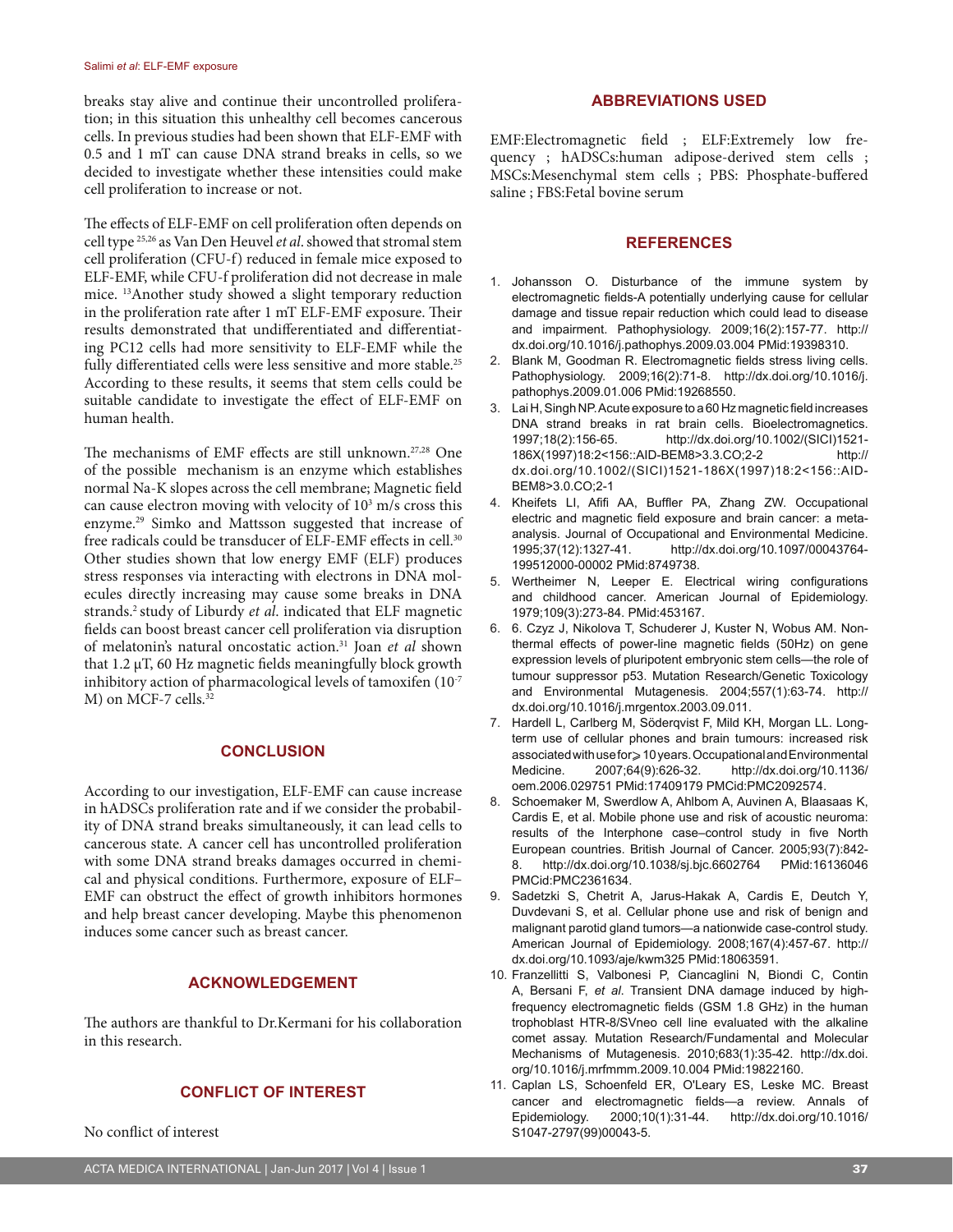- 12. Cuccurazzu B, Leone L, Podda MV, Piacentini R, Riccardi E, Ripoli C, et al. Exposure to extremely low-frequency (50Hz) electromagnetic fields enhances adult hippocampal neurogenesis in C57BL/6 mice. Experimental Neurology. 2010;226(1):173- 82. http://dx.doi.org/10.1016/j.expneurol.2010.08.022 PMid:20816824.
- 13. Van Den Heuvel R, Leppens H, Nemethova G, Verschaeve L. Haemopoietic cell proliferation in murine bone marrow cells exposed to extreme low frequency (ELF) electromagnetic fields. Toxicology in vitro. 2001;15(4):351-5. http://dx.doi.org/10.1016/ S0887-2333(01)00035-2.
- 14. Sarvestani AS, Abdolmaleki P, Mowla SJ, Ghanati F, Heshmati E, Tavasoli Z, et al. Static magnetic fields aggravate the effects of ionizing radiation on cell cycle progression in bone marrow stem cells. Micron. 2010;41(2):101-4. http://dx.doi.org/10.1016/j. micron.2009.10.007 PMid:19926297.
- 15. Zhou J, Ming L-G, Ge B-F, Wang J-Q, Zhu R-Q, Wei Z, *et al*. Effects of 50Hz sinusoidal electromagnetic fields of different intensities on proliferation, differentiation and mineralization potentials of rat osteoblasts. Bone. 2011;49(4):753-61. http:// dx.doi.org/10.1016/j.bone.2011.06.026 PMid:21726678.
- 16. Peng L, Jia Z, Yin X, Zhang X, Liu Y, Chen P, *et al*. Comparative analysis of mesenchymal stem cells from bone marrow, cartilage, and adipose tissue. Stem cells and development. 2008;17(4):761- 74. http://dx.doi.org/10.1089/scd.2007.0217 PMid:18393634.
- 17. Razavi S, Salimi M, Shahbazi-Gahrouei D, Karbasi S, Kermani S. Extremely low-frequency electromagnetic field influences the survival and proliferation effect of human adipose derived stem cells. Advanced Biomedical Research. 2014;3. http://dx.doi. org/10.4103/2277-9175.124668.
- 18. Razavi S, Mardani M, Kazemi M, Esfandiari E, Narimani M, Esmaeili A, et al. Effect of leukemia inhibitory factor on the myelinogenic ability of Schwann-like cells induced from human adipose-derived stem cells. Cellular and Molecular Neurobiology. 2013;33(2):283-9. http://dx.doi.org/10.1007/s10571-012-9895-2 PMid:23212292.
- 19. Pasi F, Sanna S, Paolini A, Alquati M, Lascialfari A, Corti ME, et al. Effects of extremely low-frequency magnetotherapy on proliferation of human dermal fibroblasts. Electromagnetic Biology and Medicine. 2016:1-10. http://dx.doi.org/10.3109/1536 8378.2016.1138123.
- 20. Wei LX, Goodman R, Henderson A. Changes in levels of c‐myc and histone H2B following exposure of cells to low-frequency sinusoidal electromagnetic fields: Evidence for a window effect. Bioelectromagnetics. 1990;11(4):269-72. http://dx.doi. org/10.1002/bem.2250110403 PMid:2285412.
- 21. Goodman R, Shirley-Henderson A. Transcription and translation in cells exposed to extremely low frequency electromagnetic fields. Journal of Electroanalytical Chemistry and Interfacial Electrochemistry.1991;320(3):335-55.-http://dx.doi. org/10.1016/0022-0728(91)85651-5.
- 22. Paradisi S, Donelli G, Santini MT, Straface E, Malorni W. A 50‐ Hz magnetic field induces structural and biophysical changes in membranes. Bioelectromagnetics. 1993;14(3):247-55. http:// dx.doi.org/10.1002/bem.2250140308 PMid:8391817.
- 23. Villa M, Mustarelli P, Caprotti M. Minireview biological effects of magnetic fields. Life Sciences. 1991;49(2):85-92. http://dx.doi. org/10.1016/0024-3205(91)90021-3.
- 24. Vanderstraeten J, Burda H. Does magnetoreception mediate biological effects of power-frequency magnetic fields?. Science of the total Environment. 2012;417:299-304. http://dx.doi. org/10.1016/j.scitotenv.2011.08.071 PMid:22071437.
- 25. Morabito C, Guarnieri S, Fanò G, Mariggiò MA. Effects of acute and chronic low frequency electromagnetic field exposure on PC12 cells during neuronal differentiation. Cellular Physiology and Biochemistry. 2011;26(6):947-58. http://dx.doi. org/10.1159/000324003 PMid:21220925.
- 26. Sul AR, Park S-N, Suh H. Effects of sinusoidal electromagnetic field on structure and function of different kinds of cell lines. Yonsei Medical Journal. 2006;47(6):852-61. http://dx.doi.org/10.3349/ ymj.2006.47.6.852 PMid:17191316 PMCid:PMC2687827.
- 27. Foster K. Mechanisms of interaction of extremely low frequency electric fields and biological systems. Radiation Protection Dosimetry. 2003;106(4):301-10. http://dx.doi.org/10.1093/ oxfordjournals.rpd.a006364 PMid:14690271.
- 28. Dawson TW, Caputa K, Stuchly MA, Kavet R. Electric fields in the human body resulting from 60-Hz contact currents. IEEE Transactions on Biomedical Engineering. 2001;48(9):1020-6. http://dx.doi.org/10.1109/10.942592 PMid:11534837.
- 29. Blank M, Soo L. A proposed explanation for effects of electric and magnetic fields on the Na, K-ATPase in terms of interactions with electrons. Bioelectromagnetics. 2005;26(8):591-7. http://dx.doi. org/10.1002/bem.20167 PMid:16189824.
- 30. Simkó M, Mattsson MO. Extremely low frequency electromagnetic fields as effectors of cellular responses in vitro: possible immune cell activation. Journal of Cellular Biochemistry. 2004;93(1):83- 92. http://dx.doi.org/10.1002/jcb.20198 PMid:15352165.
- 31. Liburdy R, Sloma T, Sokolic R, Yaswen P. ELF magnetic fields, breast cancer, and melatonin: 60 Hz fields block melatonin's oncostatic action on ER+ breast cancer cell proliferation. Journal of Pineal Research. 1993;14(2):89-97. http://dx.doi.org/10.1111/ j.1600-079X.1993.tb00491.x PMid:8320637.
- 32. Harland JD, Liburdy RP. Environmental magnetic fields inhibit the antiproliferative action of tamoxifen and melatonin in a human breast cancer cell line. Bioelectromagnetics. 1997;18(8):555-62. http://dx.doi.org/10.1002/(SICI)1521-186X(1997)18:8<555::AID-BEM4>3.0.CO;2-1.



#### **ABOUT AUTHORS**

**Daryoush Shahbazi-Gahrouei:** Has authored more than 100 papers in the area of Medical Physics, including of novel nanoparticles as MR imaging contrast agents for cancer detection, natural radiation, nuclear medicine, medical imaging, effects of electromagnetic fields, radiation protection, advanced radiation therapy and radiation dosimetry.



**Shahnaz Razavi:** Has special research interests in are fertility and infertility, tissue engineering and Stem cell.